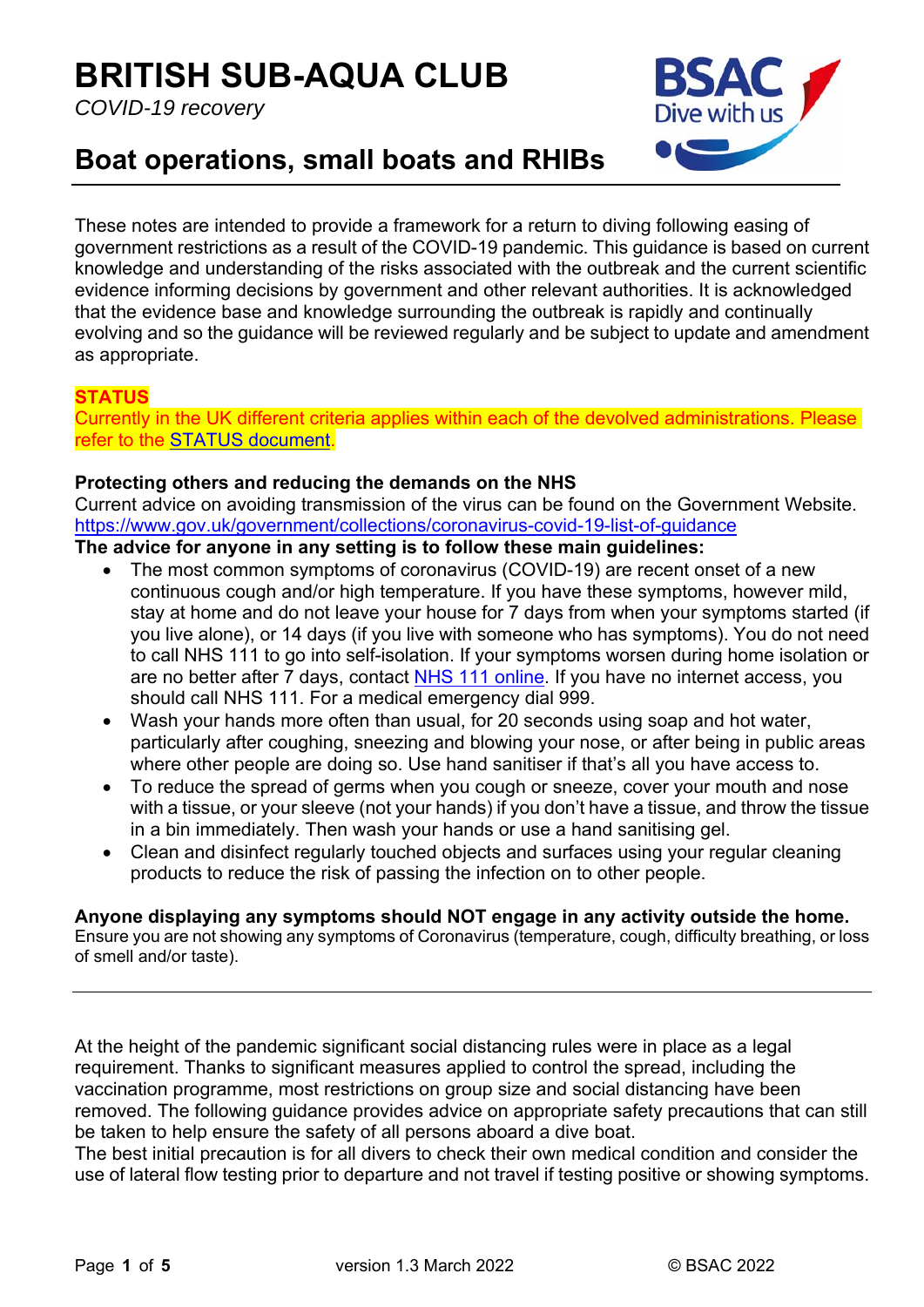#### **Branch and privately owned boats**

Many branches dive from boats that are less than 7m in length. The reduced space available on these craft clearly represents a significant challenge to achieving effective social distancing, particularly during certain phases of the operation. Careful consideration needs to be given achieving effective protection. Additionally when underway anyone positioned behind someone else will be directly in the flow of exhaled air from the person in front, thereby increasing the potential risk of infection.

Planning and preparation is vital, with thought being given to every stage of the operation, from preparation and launching all the way through to recovery and putting the boat away at the end of the day.

#### **Safe Distancing**

From a safe diving perspective consideration should be given to the ability to maintain appropriate distancing, which may depending on circumstances mean reducing numbers aboard. The following example is based on restrictions in place at the height of the pandemic.

**Note:** Previously 2m distancing is the most commonly used safe distance for meeting people from different households. Where a particular government allows alternative distances to be used then appropriate adjustments to the spacing calculations below should be made as well as assuring any additional safety measures (for example wearing face coverings) used to allow those alternative distances are also consistently applied. Refer to the Status document for regional variations in rules.

Whenever 2m separation remains a requirement, in order to decide if it is possible accurate measurements need to be taken of the boat itself. Start by considering the position of the Coxswain who will be driving the boat. On the stylised drawing of a RIB below a 2m radius from the steering position has been overlaid (the scale of the beam of the RIB has been used to approximate the 2m distance).



It should be noted that there will be a wide variation in the size and layouts for RIBs and each user should make an assessment for their own RIB to ensure appropriate distancing can be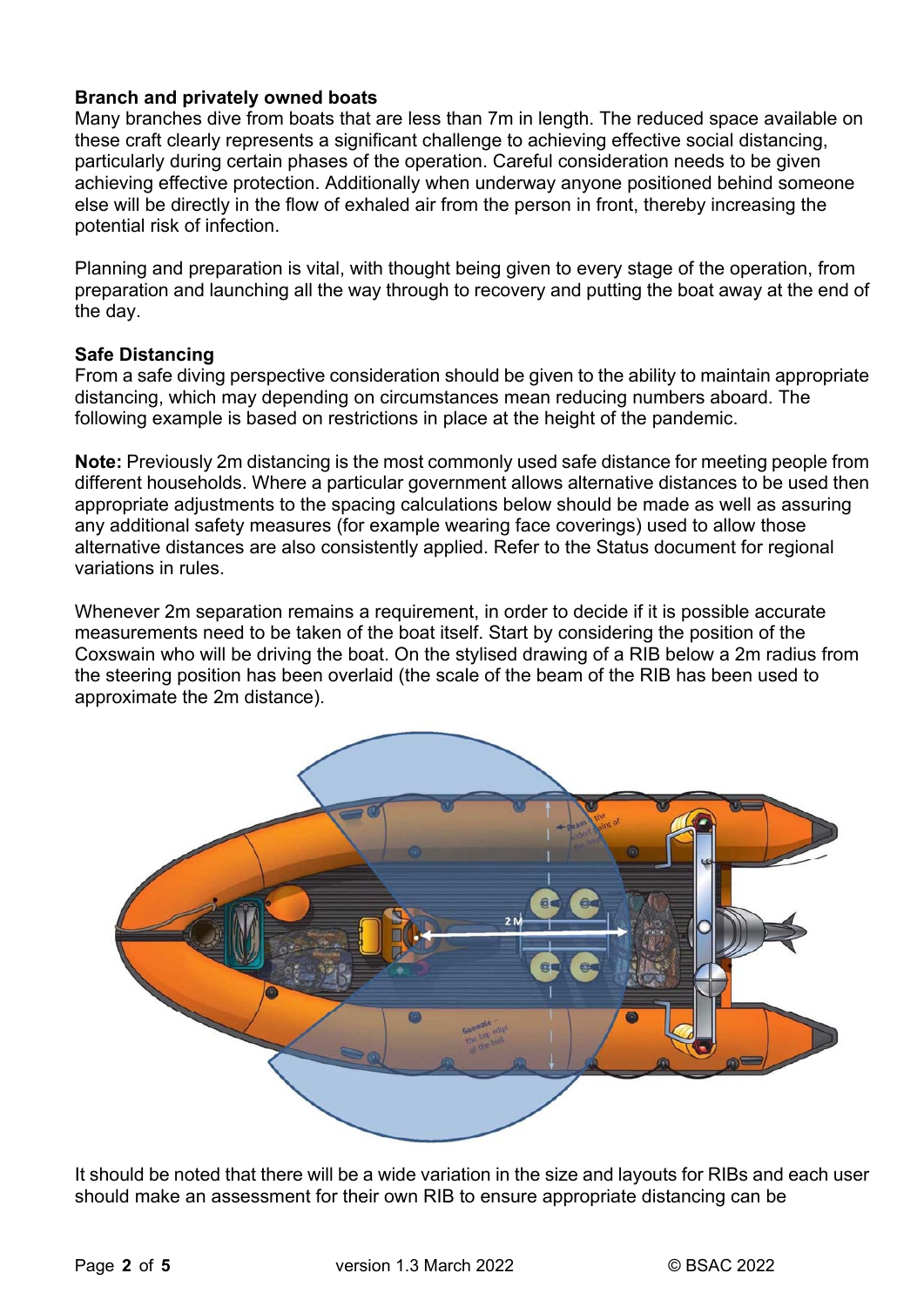maintained.

Once the 2m distancing for the Coxswain has been established a similar radius can be used to consider the positioning of others spaced around the tubes.

Plan in advance where people will sit and how many can safely be carried to ensure that physical distancing is respected when on board. Tape can be used on the tubes or deck to mark out sitting positions.

# **Travel**

During the early stages of any return to small boat use for diving consider using dive sites in close proximity to a launch site, with little or no tidal constraints. Having a reduced number of divers in the boat on each dive it may be necessary to plan diving in waves (shuttle) if the number of people wanting to dive exceeds the boat capacity.

Where people come into closer contact with each other, particularly in enclosed areas such as boat houses and equipment stores, the risk of infection increases significantly. The use of face-coverings or PPE mask may well be necessary when preparing the boat. See BSAC Guidance on PPE. Also UK Government guidance

https://www.gov.uk/government/publications/wuhan-novel-coronavirus-infection-prevention-and-con trol/covid-19-personal-protective-equipment-ppe

#### **Personal equipment**

Those taking part should be reminded to bring their own refreshments, contained in a bag to reduce contact by others. They should avoid the need for sharing cups and utensils with others who are not members of the same household. Hands should be cleaned with alcohol-based gel before any food/drink is taken.

Avoid taking any unnecessary items on board that are not needed for safety reasons or underwater operations. Where short trips are planned food and additional drinks should be left ashore to reduce the risk of contamination. Make sure you have alcohol-based hand sanitisers and equipment wipes available on board.

Boat coxswains and Dive Managers should provide a brief prior to boat loading. All those taking part should ensure that they have either washed their hands in soap and water (20 seconds) or used an alcohol based santiser gel before loading equipment. Hand cleaning should be repeated again after loading the boat and before getting under way.

Scuba equipment should be assembled by the user before being loaded on board. Mask, fins, snorkels and ancillary equipment should be carried in an enclosed bag. Where assistance is required in loading it may be necessary for individuals to wear face-coverings or PPE masks. When assisting or loading other divers' kit, handlers must not touch cylinder valves or regulator and BC mouthpieces. Avoid touching or handling another person's equipment or bags unnecessarily. The practice of 'forming a chain' to load kit should be avoided to reduce contact with other divers kit. Those involved in loading equipment should be encouraged to clean their hands afterwards using alcohol gel or soap and water.

When kitting up, if help is needed (e.g. to close drysuit zips) it is important that measures to reduce risk are taken. The following is recommended to be completed before boarding a RIB; Both people should stand near side by side, so that neither is downwind of the other. If closing a rear dry suit zip then the diver should stand and face at right angles (90 $\degree$ ) to wind, back

to the person closing the zip who should face towards the wind. If closing a cross chest / self donning zip then these sometimes require help at the shoulder and the diver should stand directly into the wind with their head turned away from the helper as near to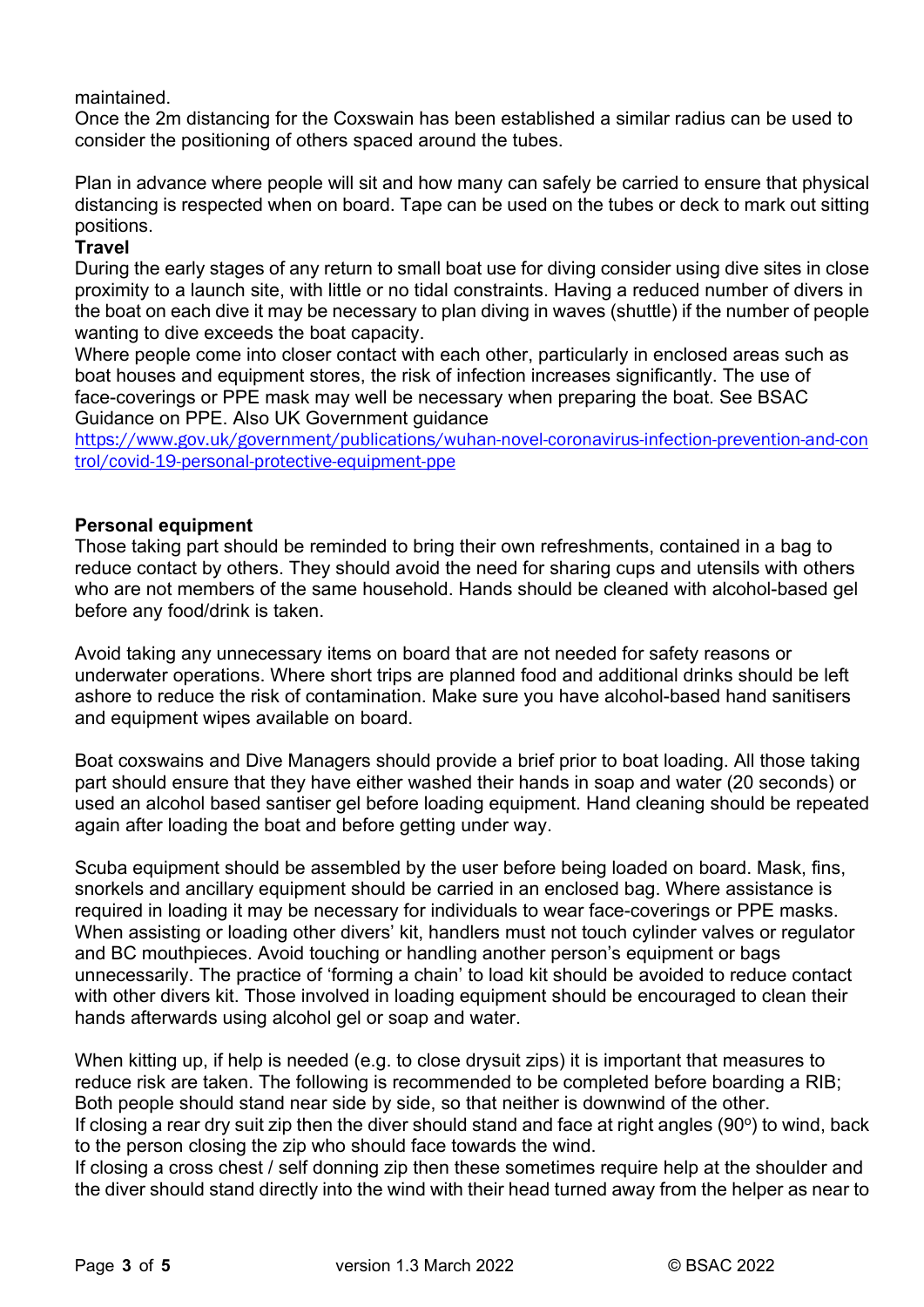a right angle to the wind as possible. The helper should stand to the side of the diver not down or up wind. The helper should face directly down wind. Both should wear face-coverings. (see BSAC PPE Guidance).

#### **Boarding and transit**

Where safe to do so, divers should board boat on their own unaided. Where this is not possible, for whatever reason, then face-coverings, PPE masks and gloves may be needed. If help is required then both parties (person boarding and the helper) should gel hands immediately after and make every effort to avoid getting closer than 2m.

Bear in mind that, even when distancing rules are respected, while the boat is moving and due to the effect of the wind, droplets may travel a longer distance. It is therefore advisable that all passengers wear a PPE mask or face-covering (scarf, snood etc), especially during transit.

#### **Preparing to dive**

Do not spit into masks to defog them, as this will generate droplets into the environment. Use a proprietary defogging product, biodegradable baby shampoo or a slice of raw potato (which can be kept in a waterproof container). If necessary, masks should be rinsed in the open water and not in a bucket or container of water on board.

When assisting a diver kitting up prior to entry it will probably not be possible to maintain distancing rules. Again careful positioning and face covering will be essential in reducing likelihood of transmission. A thorough and clear buddy check should be carried out while maintaining distancing and avoiding contact with mouthpieces.

Once the divers are breathing scuba gas they will be protected from inhaling airborne droplets but these may still contaminate equipment surfaces.

#### **Returning to the boat**

On conclusion of the dive and having made themselves positively buoyant on the surface, in line with good practice, divers should keep masks and mouthpieces in place. In this configuration and using a SMB / DSMB or line they can avoid separation until picked up by the boat.

The usual procedure should be used for re-entry into the boat after the dive. Diving masks remain in place until back on the boat. When scuba equipment is removed in the water before being handed back into the boat there is a point where distancing will be impossible and it is recommended that those in the boat who are assisting the diver should be wearing face-coverings as a minimum. Alternatively, the diver may clip their BCD to a secure point on the side of the boat, exit the water and recover their own BCD to minimise the intervention of another person. The diver should release their regulator from their mouth at the last possible moment, particularly if their buddy is alongside them. It may be appropriate to have the buddy re-enter on the other side of the boat.

If spare cylinders are carried, pillar valves should be taped or covered with a protector. Ideally a diver's spare cylinder should be secured next to their main scuba set.

#### **Conservative diving**

Given continuing limitations imposed on diving activity of the period of the pandemic divers may be less prepared for a return to diving. BSAC has developed significant guidance on Preparation for a return to diving to encourage everyone to prepare. www.bsac.com/returnprep